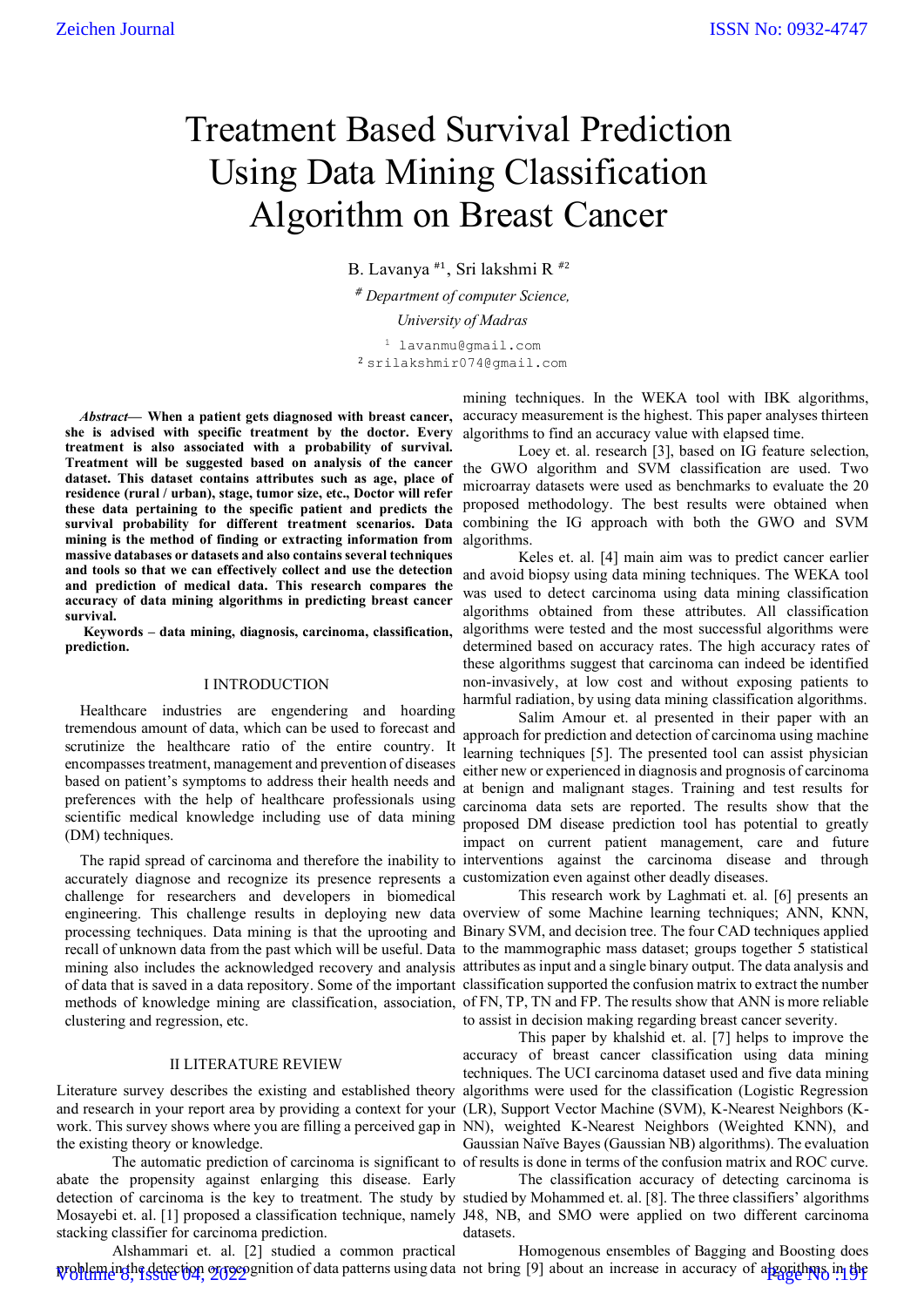diagnosis of breast cancer while it increases the time taken by the algorithms to build its classification model. Bagging was shown to result in a slight increase for C4.5 and K-NN while it slightly reduced that of SVM while Boosting reduced classification accuracy in all cases.

[10] Zeinab Sajjadnia, Raof Khayami and Mohammad Reza Moosavi. Pre-processing Breast Cancer Data to Improve the Data Quality, Diagnosis Procedure, and Medical Care Services. Sage Journal. Cancer Informatics Volume 19: 1–16, Published: 2020.

#### III DATASET:

This data set is obtained from the Hospital Based Cancer Registry (HBCR) Chennai. This includes 1709 new cases of female breast cancer that were registered and treated between 2010 and 2012, and are being followed up on until December 31, 2019.

*A. Dataset Description:*

This data set has 30 distinct features. The term "reference number" (primary key) is used to identify the patient record uniquely serves as the primary key. Age, education, urban/rural area, marital status, religion, and mother tongue are the six variables that provide general information about the patient. Information about the test they took includes 11 factors. These include date of diagnosis, tumour type (histology), tumour grade, stage, nodal status, distant metastases, estragon receptor, progesterone receptor, and her2neu. Neo-adjuvant, adjuvant, surgery, radiation, chemotherapy, and hormonotherapy are the five aspects that provide treatment-related information. There are seven features that provide information regarding a patient's review. Second Cancer, Second Cancer Diagnosis Date, Disease-Free Survival, Disease-Free Survival Date, Recurrences, Overall Survival, and Overall Survival Date.



#### Fig 1: Data set structure

### *B. Feature selection for classification:*

The date set contains 30 attributes. such as domain expert advice factors that influence treatment-based survival categorization. From the data collection, 16 features are retrieved in fig 2.

| <b>REFNO</b> | age | stage 1 | t1                      | n1                       |                | m | hist 1         |                | grade 1 | er21                    |                      | pr <sub>21</sub> |                     | her221   | treatment code sx | rt             |          | ct | ht |          |
|--------------|-----|---------|-------------------------|--------------------------|----------------|---|----------------|----------------|---------|-------------------------|----------------------|------------------|---------------------|----------|-------------------|----------------|----------|----|----|----------|
| 10092003041  |     | 34      | 2                       | $\overline{2}$           |                |   | $\theta$       | 1              |         |                         | 0                    |                  | 0                   |          |                   | 1              |          |    |    | $\theta$ |
| 10092003272  |     | 50      | ä,                      | $\overline{z}$           |                |   | $\overline{0}$ |                |         |                         | $\alpha$             |                  | $\ddot{\mathbf{0}}$ | ï        | $\overline{A}$    | 1              |          |    |    | ö        |
| 10092003338  |     | 39      | 1                       | <sup>2</sup>             |                |   | Ö.             |                |         | 3                       | $\theta$             |                  | $\overline{0}$      | ğ        | $\overline{2}$    |                |          |    |    | Ō        |
| 10092003071  |     | 43      | 3                       | ą.                       |                |   | $\theta$       | ١              |         | 3                       | $\mathbf{0}$         |                  | $\ddot{\mathbf{0}}$ | g        | $\overline{3}$    | 1              |          |    |    | 6        |
| 10092003072  |     | 29      | ä                       | $\overline{\mathbf{3}}$  | $\overline{2}$ |   | $\overline{0}$ | ī              |         | 3                       | $\ddot{\phantom{a}}$ |                  | $\mathbf{0}$        | ò.       | 5                 | $\overline{0}$ |          |    |    | ō        |
| 10092003217  |     | 52      | $\overline{2}$          | $\overline{2}$           |                |   | $\alpha$       | ١              |         | $\overline{2}$          | g                    |                  | g                   | g        | 5                 | 1              | Ä        |    |    | ö        |
| 10092003029  |     | 48      | $\overline{2}$          | $\overline{2}$           |                |   | Ō              |                |         | $\overline{\mathbf{3}}$ | $\mathbf{0}$         |                  | $\bf{0}$            | t        |                   |                |          |    |    | $\theta$ |
| 10092003282  |     | 50      | ą                       | 3                        |                |   | $\theta$       |                |         | g                       | g.                   |                  | 9                   | ğ        |                   |                |          |    |    | $\theta$ |
| 10092004172  |     | 43      | 3                       | A                        |                |   | $\Omega$       |                |         | 3                       | $\ddot{\phantom{a}}$ |                  | 0                   |          |                   |                |          |    |    |          |
| 10092002419  |     | 33      |                         |                          |                |   | $\mathbf{0}$   |                |         |                         | ō                    |                  | $\mathbf{0}$        | Ü.       |                   |                |          |    |    | ť        |
| 10092003023  |     | 30      | $\overline{2}$          |                          |                |   | $\alpha$       |                |         |                         | Ö                    |                  | $\mathbf{0}$        | û        |                   |                |          |    |    |          |
| 10092003090  |     | 55      | $\mathbf{\hat{a}}$      |                          |                |   | $\theta$       |                |         |                         | $\ddot{\mathbf{a}}$  |                  | $\ddot{\mathbf{0}}$ |          |                   |                |          |    |    |          |
| 10092003829  |     | 54      |                         |                          |                |   | Λ              |                |         |                         | $\overline{0}$       |                  | $\mathbf{0}$        |          |                   |                |          |    |    |          |
| 10092002865  |     | 45      |                         |                          |                |   |                |                |         |                         | $\theta$             |                  | $\overline{0}$      |          |                   |                |          |    |    |          |
| 10092002820  |     | 43      |                         |                          |                |   | ō              |                |         |                         | 0                    |                  | $\mathbf{0}$        |          |                   |                |          |    |    |          |
| 10092002980  |     | 48      |                         |                          |                |   |                |                |         |                         | Ö                    |                  | 0                   |          |                   |                |          |    |    |          |
| 10092003140  |     | 40      |                         |                          |                |   | n.             |                |         |                         | ō                    |                  | $\ddot{\mathbf{0}}$ |          |                   |                |          |    |    |          |
| 10092002963  |     | 55      |                         |                          |                |   | $\theta$       |                |         |                         | 0                    |                  | Ö                   |          |                   |                |          |    |    |          |
| 10092003125  |     | 62      |                         |                          |                |   | $\alpha$       | $\overline{2}$ |         | 9                       | $\bf{0}$             |                  | $\mathbf{0}$        | 1        | 4                 |                |          |    |    |          |
| 10092003539  |     | 56      |                         |                          |                |   | $\theta$       |                |         |                         | $\ddot{\Omega}$      |                  | $\bf{0}$            | Ü.       |                   |                |          |    |    |          |
| 10092003284  |     | 61      | ä                       | $\overline{3}$           |                |   | $\theta$       |                |         | $\overline{3}$          | $\overline{9}$       |                  | $\overline{9}$      | 9        | $\overline{2}$    | 1              |          |    |    | d        |
| 10092002951  |     | 48      | ä                       | $\Delta$                 |                |   | $\overline{0}$ | ŧ              |         | 3                       | $\overline{a}$       |                  | $\bf{0}$            | $\theta$ | 4                 |                |          |    |    | Ć        |
| 10092003575  |     | 40      | $\overline{\mathbf{z}}$ | $\overline{\phantom{a}}$ |                |   | $\mathbf{0}$   | $\overline{2}$ |         | ä                       | $\mathbf{0}$         |                  | $\mathbf 0$         | 1        | 3                 | ١              | $\alpha$ |    |    | 0        |
| 10092003305  |     | 50      | 3                       | 4                        |                |   | n              | ١              |         | 3                       | $\mathbf{0}$         |                  | $\bf{0}$            | ö        | Δ                 |                |          |    |    | $\Omega$ |
| 10092002933  |     | 37      | 3                       | 4                        |                |   | $\theta$       | 1              |         | 3                       | $\mathbf{0}$         |                  | $\mathbf{0}$        | Ü.       |                   |                |          |    |    | $\theta$ |

Fig 2: Screenshot for dataset extracting features

#### *C. Proposed Work:*

The goal of this study is to forecast how long a cancer patient will live after treatment. Excel was used to calculate the overall survival date (in months) from the dataset containing both diagnosis and overall survival dates.

| <b>REFNO</b> | dxdt            | osdt            | <b>OS</b> Duration |
|--------------|-----------------|-----------------|--------------------|
| 10092003041  | 20-Feb-11       | 05-Feb-19       | 97                 |
| 10092003272  | $12$ -Aug-11    | 06-May-19       | 94                 |
| 10092003338  | 04-Aug-11       | 24-Sep-18       | 87                 |
| 10092003071  | $03-Nov-11$     | $17 -$ Jul-19   | 94                 |
| 10092003072  | $10$ -Oct-11    | 27-Jun-14       | 33                 |
| 10092003217  | 09-Feb-11       | 08-May-11       | 3                  |
| 10092003029  | $26$ -Jan-11    | $12 - \lim -13$ | 29                 |
| 10092003282  | $26 -$ Jul-11   | 08-May-19       | 95                 |
| 10092004172  | 27-Jun-12       | 25-Apr-18       | 71                 |
| 10092002419  | $23-Mar-10$     | 09-Jan-19       | 107                |
| 10092003023  | 14-Mar-11       | 30-Apr-13       | 26                 |
| 10092003090  | $05-Nov-11$     | 01-Apr-13       | 17                 |
| 10092003829  | 24-Mar-12       | 22-Feb-19       | 84                 |
| 10092002865  | 09-Aug-10       | 12-Mar-19       | 105                |
| 10092002820  | 04-Nov-10       | $12$ -Jul-19    | 106                |
| 10092002980  | $18$ -May- $11$ | 15-Aug-12       | 15                 |
| 10092003140  | 25-Oct-11       | 17-Jul-19       | 94                 |
| 10092002963  | 09-Apr-11       | $17 - 10 - 19$  | 101                |
| 10092003125  | $17-Sep-11$     | 17-Jul-19       | 95                 |
| 10092003539  | $29 - Oct - 11$ | $15 - 10 - 16$  | 57                 |
| 10092003284  | 23-May-11       | 19-Nov-18       | 91                 |
| 10092002951  | $22$ -Dec-11    | $15 -$ lan-13   | 13                 |
| 10092003575  | 19-Dec-11       | 19-Feb-19       | 87                 |
| 10092003305  | 24-Sep-11       | 19-Jul-19       | 95                 |
| 10092002933  | 20-Mar-10       | 11-Feb-11       | 11                 |
|              |                 |                 |                    |

Fig 3: Screenshot os\_duration from dxdt and osdt

Using SPSS software, found the overall survival duration to vital status (os\_1) in fig 4. The surviving period is divided into four categories:

| Level   | <b>Duration</b>                                   |
|---------|---------------------------------------------------|
| Level 0 | alive or dead after 5 years (more than 60 months) |
| Level 1 | within 1 year (12 months)                         |
| Level 2 | 1 to 3 years $(13 - 36$ months)                   |
| Level 3 | 3 to 5 years $(37 – 59$ months)                   |

Table 1: Survival duration level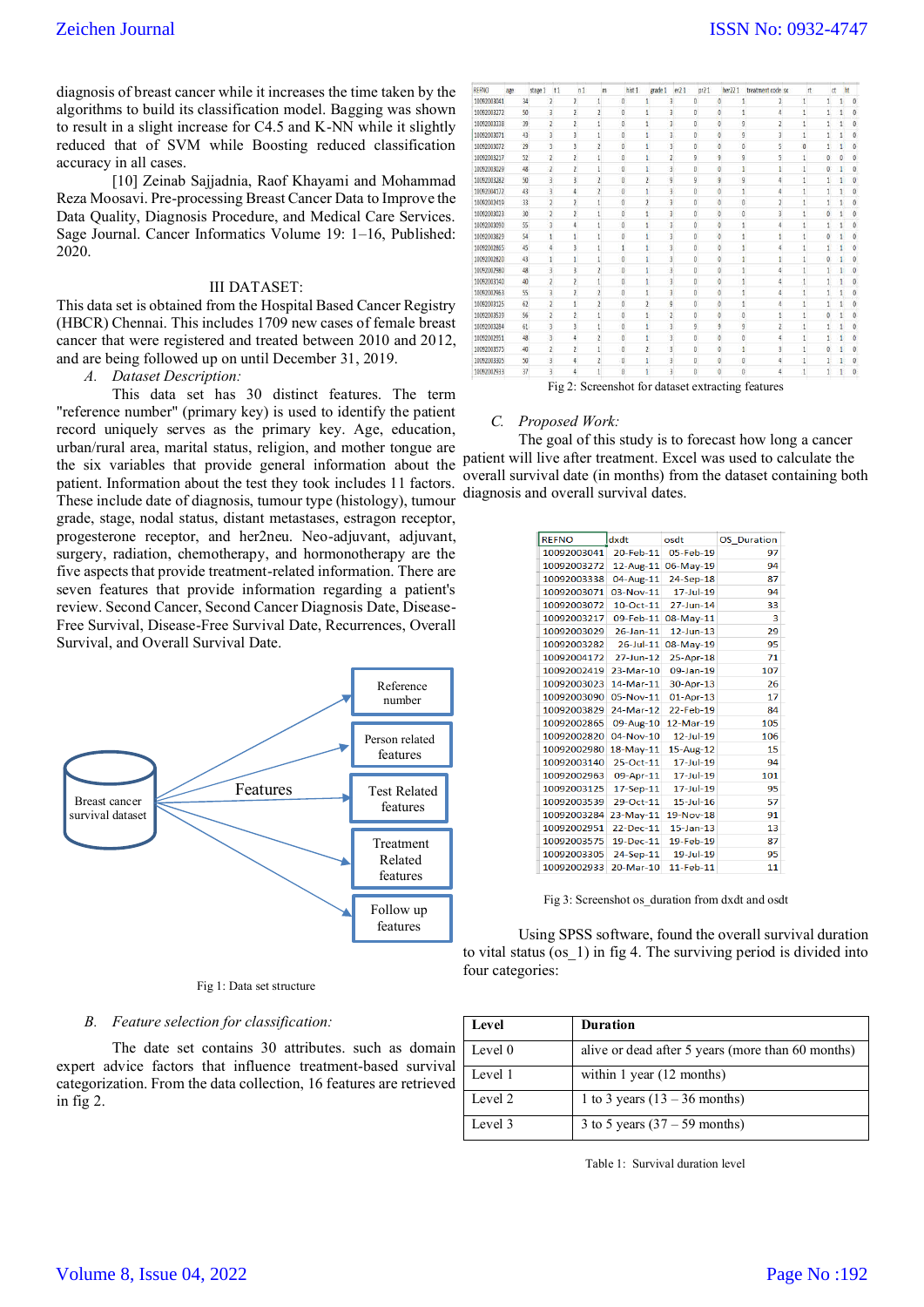| OS_Duration | $os_1$         |
|-------------|----------------|
| 97          | 3              |
| 94          | 3              |
| 87          | 3              |
| 94          | 3              |
| 33          | 1              |
| 3           | Ō              |
| 29          | 1              |
| 95          | 3              |
| 71          | 3              |
| 107         | 3              |
| 26          | 1              |
| 17          | 1              |
| 84          | 3              |
| 105         | 3              |
| 106         | 3              |
| 15          | 1              |
| 94          | 3              |
| 101         | 3              |
| 95          | 3              |
| 57          | $\overline{c}$ |
| 91          | 3              |
| 13          | 1              |
| 87          | 3              |
| 95          | 3              |
| 11          | 0              |
| 100<br>ŧ    | 3              |

Fig 4: Screenshot for converting numeric variable in to level

#### IV IMPLEMENTATION:

Data mining refers to the process of automatically obtaining data from large amounts of data. The term "data mining" (also known as "knowledge discovery") refers to the Random Forest Prediction for a classification problem: f(x) = process of analysing data for various purposes and extracting majority vote of all predicted classes over B trees. relevant information using a variety of tools and techniques, with the goal of improving a system's performance. It has developed prediction models by uncovering hidden patterns and studying the relationships between various sorts of data.

Random Forest, SVM, GaussianNB and logistic regression. Classification accuracy is generally calculated by the data values given in the data set is included in the output. The accuracy of each categorization method was compared in the results.

## *A. Decision Tree:*

The supervised learning category includes the decision tree method. It can solve both regression and classification problems. It solves the problem using the tree representation, in model to choose a smaller margin hyperplane. which each leaf node corresponds to a class label and divides a large data collection into smaller parts while also continuously developing the DT. At least two branches exist in The root node is the highest decision node in a tree that connects default value of degree is 3. to the best predictor.

In Decision Tree, the major challenge is in identification of the attribute for the root node in each level. This process is measures: Information Gain and Gini index

# Volume 8, Issue 04, 2022

Information Gain:

It refers to the decline in entopy after the dataset is split. It is also called entropy reduction. It partitions the training instances into smaller subsets of the entropy changes.

Gain (S,A) = Entropy (S) - 
$$
\sum
$$
 values (A)  $|Sv|$    
|S|

Entropy:

It refers to a common way to measure impurity. In DT, it measures the randomness or impurity in datasets.

It can be defined as a measure of purity of the sub split. Entropy always lies between 0 to 1.

$$
H(s) = \sum_{i=1}^{c} -P_i \log_2 Pi
$$

Gini Index:

It is also working like entropy in DT. Both entropy and Gini are used for building the tree by splitting as per the appropriate features. But it has quite a difference in the computation part.

$$
GI = 1 - \sum_{i=1}^n (p)^2
$$

#### *B. Random Forest Classifier:*

The Random Forest classifier creates a set of decision trees from a randomly selected subset of the training set. It is basically a set of decision trees (DT) from a randomly selected subset of the training set and then it collects the votes from different decision trees to decide the final prediction.

#### *C. Support Vector Machine (SVM):*

This study uses six data mining classification algorithms machine learning algorithm that can be used for building both to predict classification of breast cancer dataset - Decision tree, regression and classification models. It can be performed really percentage of instances correctly classified. The outcome of the planes', where hyper planes are used to classify a set of given SVM algorithm is a simple yet powerful Supervised well with both linearly separable and non-linearly separable datasets. This algorithm is based on the concept of 'decision objects.

> SVM libraries are packed with some popular kernels such as polynomial, radial basis, function or rbf and sigmoid. The classification function used in SVM in machine learning is SVC. The SVC function looks like

> > SKlearn. SVM. SVC (C=1.0, Kernal='rbf', degree=3)

C – Keeping large values of C will indicate the SVM

characteristics are represented on the tree's interior node. It building. It can be 'linear', 'rbf', 'poly' or 'sigmoid'. The default Kernel – It is kernel type to be used in SVM model value of kernel is 'rbf'.

a decision node. A classification can be seen in the leaf nodes. kernel. It is the degree of the polynomial kernel function. The Degree – It's only considered in the case of polynomial

# *D. Naive Bayesian Classification:*

known as attribute selection. The two popular attribute selection class membership probabilities, for instance, the probability that a Bayesian classifier is a statistical classifier. They can predict given sample belongs to a particular class. Bayesian classification is created on the Bayes theorem. Studies  $\frac{\text{pongging}}{\text{Page No}}$  the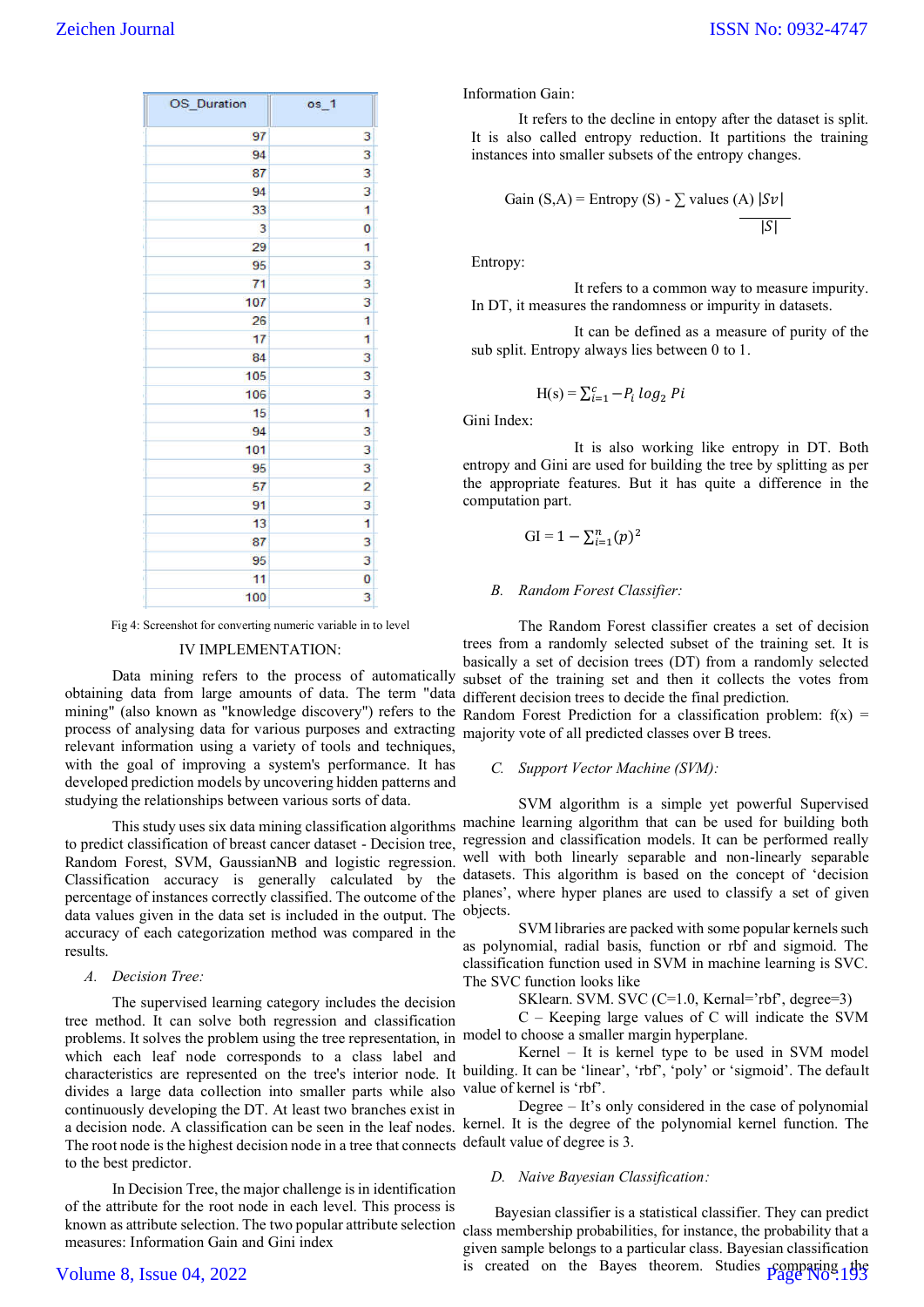classification algorithms have found a simple Bayesian classifier known as the naive Bayesian classifier to be comparable in performance with decision tree and neural network classifiers. Bayesian classifiers have also displayed high accuracy and speed when applied to large databases. Naive Bayesian classifiers adopt that the exact attribute value on a given class is independent of the values of the other attributes. This assumption is termed class conditional independence. It is made to simplify the calculations involved, and is considered "naive". Bayesian belief networks are graphical replicas, which unlike naive Bayesian classifiers allow the depiction of dependencies among subsets of attributes. Bayesian belief can also be utilized for classification.

Bayes' Theorem:

$$
P\left(\frac{A}{B}\right) = \frac{P\left(\frac{B}{A}\right)P(A)}{P(B)}
$$

## *E. Logistic Regression:*

Logistic regression is basically a supervised classification algorithm. In a classification problem, the target variable (or output), y, can take only discrete values for a given set of features (or inputs) X.

h(x) represents the predicted response for ith observation xi. The formula for calculating  $h(xi)$  is called hypothesis.

# V DATA ANALYSIS

The objectives of the data collection were to find out the prediction of overall survival for 5 years using treatment-based classification for breast cancer dataset. Using the classification models which prediction is gives best fit for this dataset.

# *A. Data collection and its procedure:*

The Hospital Based Cancer Registry (HBCR) in Chennai provided this data collection. This comprises 1709 new cases of female breast cancer that were diagnosed and treated between 2010 and 2012 and are being tracked until December 31, 2019.

Finding the features that are suitable for this classification and extracting the features from the data set are the aims of this research. Because some of the features are not numerical, they must be converted to numerical values from coded values using SPSS software in order to be validated (cross validation) appropriately. Overall survival (5 years) is divided into four levels (levels 0–3) to provide the more beneficial for this research.

|                              | 肩 |                | Ð. |                         |                          |               |                         |     |        |        |                      | Ð                                               | í. |                                             | s             |                                 | υ     | ν                    |                 | 廷                         | 迢                | ĸ | 超             | 莛                          | B             |
|------------------------------|---|----------------|----|-------------------------|--------------------------|---------------|-------------------------|-----|--------|--------|----------------------|-------------------------------------------------|----|---------------------------------------------|---------------|---------------------------------|-------|----------------------|-----------------|---------------------------|------------------|---|---------------|----------------------------|---------------|
| <b>SERIO</b>                 |   | ×              |    |                         | ranket v                 | det           | $ + $ stage $ + + $     | n/n | $\sim$ | $+341$ | $+$ grade            | ež.<br>>10                                      |    | $= 100$ $\frac{1}{2}$ $= 100$ $\frac{1}{2}$ | <b>I</b> Cott | $\left\langle e\right\rangle$ e | $+11$ | wirecrawwich 1 wich: |                 | * chat vise: * sect: * as |                  |   | lasti         | - 3Fs Duranic OS Durantion |               |
| 10000004                     |   | u              |    | 13                      | 5.2                      | 38011         | z                       |     |        |        | $1907k$ =            | Negotive Negative Positive adjusted             |    |                                             |               |                                 |       |                      | 14              | I5Feb 13                  |                  |   | 活動器           | 65.8                       | 35            |
| <b>TIRMOUT</b>               |   | 9              |    | 13                      | 4 U                      | 134.011       | x                       |     |        |        | <b>EDUTA: II</b>     | Negative Negative Positive neo chiverent        |    |                                             |               |                                 |       |                      | 11              | 064bs-19                  |                  |   | SAW-3         | 911                        | 41            |
| 108103119                    |   | ä              |    | $\mathbf{11}$           | $\mathbf{1}$             | (Akg))        | $\overline{2}$          |     |        |        | 10XTK II             | Vegetive Negetive equivacal adjunction          |    |                                             |               |                                 |       | 10                   | 10              | 26-Map 17                 |                  |   | N-Sep-28      | 227                        | M4            |
| 180037                       |   | B              |    | 任                       | 30                       | <b>Stay</b> 8 | 3                       |     |        |        | <b>SOUTH III</b>     | Neative Negative equivacy neo clients           |    |                                             |               |                                 |       |                      | 24              | 2499                      |                  |   | 174418        | 61                         | 81            |
| STRADOROTI                   |   | ×              |    | B                       | 50                       | 15-Do-11      | x                       |     |        |        | <b>I OUTA</b> III    | Septive Negetive Negotive no be                 |    |                                             |               |                                 |       |                      | SE              | Stan 14                   |                  |   | $25$ km $36$  | 111                        | 155           |
| 208200321                    |   | t)             |    | 13                      | H                        | (8-Feb-1)     | ×                       |     |        |        | <b>LOUTE IES</b>     | <b>Drámoun Linknown Drámoun cu</b>              |    |                                             |               |                                 |       |                      | 38              | <b>Gi-May 11</b>          |                  |   | 19 May 11     | 25                         | 34            |
| 10000307                     |   | 硅              |    | $\mathbb{B}$            | 38                       | Sas11         | 22                      |     |        |        | EQUITA: 31           | <b>Ancelon Negative Pecitive Adjace</b>         |    |                                             |               |                                 |       |                      | 36              | 24mB                      |                  |   | 124,6-75      | 33                         | 35            |
| 108002383                    |   | 55             |    | ü                       | 40                       | 353,623       | ×                       |     |        |        | <b>LOTHERS UNK</b>   | Ustrown Unknown Unknown neo chr-mm              |    |                                             |               |                                 |       |                      | 14              | 08-May 13                 |                  |   | 05-May 29     | SE                         | 35            |
| 1083304172                   |   | 趁              |    | 13                      | İΨ                       | 25m2          | $\overline{u}$          |     |        |        | <b>EQUITAL III</b>   | Aegative Negative Positive neo chamma           |    |                                             |               |                                 |       |                      | 54              | 3-4p-18                   |                  |   | 3 km 3        | 735                        | 715           |
| <b>STREDOUM ES</b>           |   | 33             |    | 13                      | 50                       | 2348a+10      | п                       |     |        |        | EMMED III            | Version Negative Negative adjustment            |    |                                             |               |                                 |       |                      | 84.             | 25-Jan-19                 |                  |   | 05-Jan-19     | 271                        | 171           |
| ZERYONE                      |   | u              |    | n                       | 78                       | SHEEL         | $\mathbb Z$             |     |        |        | $10076$ =            | Negative Negative Aegetive neo clymm            |    |                                             |               |                                 |       | 10                   | 10              | IFWa-12                   |                  |   | 394913        | 104                        | 35            |
| 2082203290                   |   | y,             |    | $\mathbf{11}$           | $\overline{\mathbf{1}}$  | (5-Nov 13)    | x                       |     |        |        | DOUTA, III           | Meanie Negative Positive neo chivmen            |    |                                             |               |                                 |       |                      | 18              | 21-4a-13                  |                  |   | 加April        | 21                         | D1            |
| 108302829                    |   | 強              |    | 13                      | 4 U                      | 344HZ         | z                       |     |        |        | <b>BOUTA</b> III     | Austine Negative Positive adjust:               |    |                                             |               |                                 |       |                      | 14              | 22-96-19                  |                  |   | $2.58 - 3$    | 81                         | B1            |
| 2000363                      |   | 丛              |    | $\mathbf{u}$            | 13                       | Sketi         |                         |     |        |        | 10XTK-T              | <b>Negative Negative Positive Ineo chivrom</b>  |    |                                             |               |                                 |       |                      | 64.             | 13-War-29                 |                  |   | 124km (8)     | 26                         | 1946          |
| 200320202                    |   | 4              |    | ×                       | īΰ                       | 04/60/05      | z                       |     |        |        | <b>I OUTAL III</b>   | <b>Angelie Negetie Positie adoxt</b>            |    |                                             |               |                                 |       |                      | 0.4             | 12/4/-18                  |                  |   | 12-3.6-39     | <b>25.7</b>                | 15.7          |
| 1800390                      |   | $\overline{a}$ |    | $\overline{14}$         | ïü                       | 39813         | $^{3}$                  |     |        |        | <b>LOUTA II</b>      | Needile Negative Positive Inter chimmin         |    |                                             |               |                                 |       | łΰ                   | 20              | 25/6/12                   |                  |   | <b>SA#2</b>   | 145                        | 152           |
| 2003202314                   |   | a              |    | $\overline{11}$         | $70^{1}$                 | 3-0541        | z                       |     |        |        | <b>TOUTE 9</b>       | Aspithe Negative Positive neo chiveren          |    |                                             |               |                                 |       |                      | 64              | 27-16-19                  |                  |   | 17-54-08      | 961                        | 81            |
| 10800046                     |   | 丛              |    | 13                      | 1 U                      | 0540113       | n                       |     |        |        | SOUTH II             | Aspalius Negative Positive neo columns          |    |                                             |               |                                 |       |                      | 34              | 254648                    |                  |   | 17-34-38      | 32.T                       | 1217          |
| 20 JUNIOREZ                  |   | Đ              |    | 13                      | 52                       | 1756613       |                         |     |        |        | <b>LOSSES</b> UN     | Negative Negative Positive mea chiverent        |    |                                             |               |                                 |       |                      | 5.1             | 認証                        |                  |   | 内科學           | Si                         | 图             |
| 108302358                    |   | ü              |    | u                       | 11                       | 3-0511        | z                       |     |        |        | <b>JOSTA 181</b>     | Vegetive Negetive Aegative adjusts              |    |                                             |               |                                 |       | 10                   | 10              | D-Sec-13                  |                  |   | 15-Jul-38     | 555                        | 91            |
| III8300334                   |   | ø              |    | 13                      | Ħ                        | 254860        | x                       |     |        |        | <b>SOUTH III</b>     | Unincent Uninous Unincent adjusted              |    |                                             |               |                                 |       |                      | 16              | $15/6$ $\approx$ $13$     |                  |   | 3-lov3        | 9.2                        | E1            |
| 23 JUNIORS:                  |   | и              |    | $\mathbf{B}$            | 40                       | 2306013       | $\overline{\mathbf{z}}$ |     |        |        | <b>DOUTH</b> III     | Negative Negative Negative neo chivmm.          |    |                                             |               |                                 |       | 10                   | 10              | 01-Dec-12                 |                  |   | 15 las-15     | 115                        | 130           |
| 34 SUB3003579                |   | u              |    | 15                      | 18                       | 19-Dec-11     | $\overline{2}$          |     |        |        | SOMES IN             | Vegetive Negative Positive neo cl+mm            |    |                                             |               |                                 |       | ŧ                    | 14              | 35/eb-19                  |                  |   | 19-feb-19     | E1                         | E1            |
| 25 minoritan                 |   | 9              |    | Ľ                       | īΰ                       | 245eb13       | x                       |     |        |        | <b>EQUITA: III</b>   | Appative Negative Absociae ono chiveren         |    |                                             |               |                                 |       |                      | 84              | 斯斯菲                       |                  |   | 394-39        | 51                         | 81            |
| 36 108300295                 |   | $\sigma$       |    | $\overline{15}$         | 40                       | 35484410      | x                       |     |        |        | SOUTH III            | Augustive Negative Negative neo convenire       |    |                                             |               |                                 |       | 10                   | 10              | 150ec-10                  |                  |   | 13-Feb-12     | $\mathbf{u}$               | its.          |
| T 1830815                    |   | ā              |    | 11                      | żυ                       | 1498611       | 10                      |     |        |        | <b>SOUTA</b> III     | <b>Negetive Negetive equivace adjust:</b>       |    |                                             |               |                                 |       |                      | 14.5            | 351619                    |                  | ٠ | 15-14-19      | $\mathfrak{m}$             | $\frac{1}{2}$ |
| 20092002716                  |   | 45             |    | 14                      | 210                      | 陽泉新聞          | z                       |     |        |        | SOUTH III            | <b>Negative Negative Paskive adjust:</b>        |    |                                             |               |                                 |       |                      | 6k              | 12/jeo-19                 |                  |   | 15-Sep-28     | 10.7                       | 1317          |
| 29 11 32005 TE               |   | $\mathcal{Q}$  |    | $\mathbf{H}$            | 39                       | (S&w))        |                         |     |        |        | 100T4 =              | Nestite Nestite Positive Indiana                |    |                                             |               |                                 |       |                      | $\overline{11}$ | <b>S4k-19</b>             |                  |   | 15-Mar-39     | 园长                         | 86            |
| 10 STRANDAGE                 |   | ä              |    | $\overline{\mathbf{1}}$ | ïż                       | Site/II       | z                       |     |        |        | <b>EQUITAL III</b>   | Vegetive Negetive Aegetive neo civerent         |    |                                             |               |                                 |       | 160                  | 10              | 34Feb 15                  |                  |   | $15 + 6 + 37$ | 41                         | 345           |
| 228330155                    |   | ü              |    | Is.                     | £ü                       | Di-jun D.     | ×                       |     |        |        | <b>JOUCTAL III</b>   | <b><i>Negative Negative Positive na ski</i></b> |    |                                             |               |                                 |       | 10                   | 10              | 254p-125                  | $1540\nu$ $12.9$ |   | 15-May 12     | 224                        | 135           |
| <b>ISBN 01</b>               |   | 45             |    | 13                      | 19                       | $240-2$       | z                       |     |        |        | <b>EDUTAL 181</b>    | Negative Negative Negative adjustvos            |    |                                             |               |                                 |       |                      | 14              | IS-1619                   |                  |   | $793 + 19$    | 85                         | 85            |
| 1092004368                   |   | w              |    | 13                      | 4 U                      | $1340e+13$    | n                       |     |        |        | 1000's (4)           | Aegative Negative Positive neo chiveren         |    |                                             |               |                                 |       |                      | ti.             | $25-19$                   |                  |   | 156,638       | 81                         | BT.           |
| 1093003145                   |   |                |    | 13                      | 31                       | <b>IRan11</b> | $\Omega$                |     |        |        | <b>SOUTH INS</b>     | Assume Negative Positive neo civinim            |    |                                             |               |                                 |       | ŧΰ                   | 10              | ENe B                     |                  |   | 15 Jan-14     | 211                        | 批             |
| 1083203164                   |   | 43             |    | is                      | £â                       | SAM 13        | š                       |     |        |        | <b>EDICTA</b> III    | Negative Negative Positive neo convenes         |    |                                             |               |                                 |       |                      | 18              | $3346 + 13$               |                  |   | 154b+15       | 781                        | 31            |
| 36 108200117                 |   | ä              |    | 14                      | 19                       | 25mlf         | ×                       |     |        |        | $1007$ $\approx$ $-$ |                                                 |    |                                             |               |                                 |       | 10                   | 38              | EHan-17                   |                  |   | 133638        | 04                         | 84            |
|                              |   |                |    |                         |                          |               |                         |     |        |        |                      | Aspitive Negative Aegative neo che-mms          |    |                                             |               |                                 |       |                      |                 |                           |                  |   |               |                            |               |
| 10092203999<br>38 1081002584 |   | ă<br>ø         |    | $\mathbf{B}$            | 50                       | 35,657        | Ð                       |     |        |        | <b>DOUTA</b> III     | <b>Megative Negative equivacy neo civering</b>  |    |                                             |               |                                 |       |                      | 14              | <b>ISF#619</b>            |                  |   | 13 Feb 活      | 岩                          | 36<br>25      |
| 39-108202517                 |   | $\circ$        |    | 15<br>$\mathbf{11}$     | 10<br>5 <sub>0</sub>     | SHH-U         | z<br>y                  |     |        |        | <b>EDUTAL-UM</b>     | Version Negative Nedative adjusted:             |    |                                             |               |                                 |       |                      | 16              | (5-3ec-1)                 |                  |   | S-Debiti      | 215<br>391                 | 134           |
|                              |   |                |    |                         |                          | (Afgeld)      |                         |     |        |        | 10XTX UM             | legative Negative Positive adjusted             |    |                                             |               |                                 |       |                      | 24              | 186019                    |                  |   | $2-2+3$       |                            |               |
| 43 1103301119                |   | s              |    | 13                      | ïz                       | Object3       | í.                      |     |        |        | 10XTK III            | <b>Assette Negative Positive ing ca.</b>        |    |                                             |               |                                 |       |                      | 15              | $27$ and $13$             |                  |   | 25年間          | <b>JAS</b>                 | 340           |
| 10830388                     |   | 9              |    | 13                      | 18                       | D-avil        | ×                       |     |        |        | EDUTA: III           | Nepstive Nepstive Positive neo climm            |    |                                             |               |                                 |       |                      | 14              | 75-May 19                 |                  |   | 21-May 29     | 154                        | 115.4         |
| <b>42 STERSOONS</b>          |   | ü              |    | 11                      | 12                       | 254br13       | x                       |     |        |        | <b>SOUTH</b>         | Negetive Negetive Positive Ing ca.              |    |                                             |               |                                 |       | 80                   | 10              | S-Sec-11                  |                  |   | 15-ter-12     | 35                         | 14            |
| 43 Immonate:                 |   | u              |    | n                       | $\overline{\mathcal{I}}$ | 19-Feb-13     | ž                       |     |        |        | SOUTH, III           | <b>Negative Negative Positive adjust:</b>       |    |                                             |               |                                 |       |                      | 14              | 35 (a) 13                 |                  | ٠ | 13 Am 28      | 22.4                       | 12.4          |

Fig: 5 Screen shot of the dataset which is collected

| A              |    | ť            | D     |              |              | G | H      |         |     |     |   |        | M                      | N | $\theta$ | ρ | Q | Ř |     |                  |               |
|----------------|----|--------------|-------|--------------|--------------|---|--------|---------|-----|-----|---|--------|------------------------|---|----------|---|---|---|-----|------------------|---------------|
| REFNO          | ät | date         | sup 1 | $\mathbf{u}$ | $\mathbf{N}$ | n | list 1 | grade 1 | e21 | y21 |   | her221 | treatmet chreatment su |   | 'n       |   | d | h | 0s1 | osit             | os duration 1 |
| 10092003041    |    | 34 20-Feb-11 |       |              |              |   | ō      |         |     |     |   |        |                        |   |          |   |   |   | Õ.  | 0 05-Feb-19      |               |
| 10092003272    |    | 50 12-Aug-11 |       | 3            |              |   | ô.     |         |     | ŏ   | ô |        |                        |   |          |   |   |   |     | 0 06-May-19      |               |
| 10092003338    |    | 39 04-Aug-11 |       |              |              |   | ô      |         |     |     |   |        |                        |   |          |   |   |   | 0   | 1 24-Sep-18      |               |
| 10092003071    |    | 43 03-Nov-11 |       | J.           |              |   | ö      |         | 1   | Ō   | ö |        | g                      |   |          |   |   |   | O   | $0$ 17-14-19     |               |
| 10092003072    |    | 29 10-Oct-11 |       | J            |              |   | Ő      |         |     | Ō   |   | ¢      |                        |   | Ó        |   |   |   | Ů.  | $1.27$ -Jun-14   |               |
| 10092083217    |    | 52 09-Feb 11 |       | ı            |              |   | ø      |         | Ï   | g.  | g |        | g                      |   |          | ō |   | 0 | ß   | 1 08-May-11      |               |
| 10092003029    |    | 48 26-Jan-11 |       | 2            |              |   | ô      |         |     | 0   |   |        |                        |   |          |   |   |   |     | $1 12 - 11 - 13$ |               |
| 10092003282    |    | 50 26-06-11  |       |              |              |   |        |         |     |     |   |        |                        |   |          |   |   |   |     | 0.08-May-19      |               |
| 10092004172    |    | 43 27-Jun-12 |       | 1            |              |   | ō      |         |     | ō   |   |        |                        |   |          |   |   |   |     | 0 25-Apr-18      |               |
| 11 10092002419 |    | 33 23-Mar-10 |       |              |              |   | ô      |         |     |     |   |        |                        |   |          |   |   |   |     | $0.09-12n-19$    |               |
| 10092003023    |    | 30 14 Mar-11 |       | 1            |              |   | ô      |         |     |     |   | ō      |                        |   |          |   |   |   | ō   | 1 10-Apr-13      |               |
| 13 10092003090 |    | 55 05-Nov-11 |       | ł            |              |   | ő      |         |     |     |   |        |                        |   |          |   |   |   |     | $101-4a-13$      |               |
| 14 10092003829 |    | 54 24 Mar-12 |       |              |              |   |        |         |     |     |   |        |                        |   |          |   |   |   |     | 0 22-Feb-19      |               |
| 15 1009202865  |    | 45 09-Aug-10 |       |              |              |   |        |         |     |     |   |        |                        |   |          |   |   |   |     | 0 12-Mar-19      |               |
| 16 10092002820 |    | 43 04-Nov-10 |       |              |              |   | ô      |         |     |     |   |        |                        |   |          |   |   |   |     | $0.12 - 10 - 19$ |               |
| 17 10092002980 |    | 48 18-May-11 |       | 3            |              |   | õ      |         |     | ō   |   |        |                        |   |          |   |   |   |     | 1 15-Aug-12      |               |
| 18 10092003140 |    | 40 25-Oct-11 |       | ž            |              |   | ô      |         |     | ò   |   |        |                        |   |          |   |   |   | 0   | 0 17-16-19       |               |
| 19 10092002963 |    | 55 09-Apr-11 |       | 3            |              |   | 0      |         |     | ō   |   |        |                        |   |          |   |   |   | õ   | $17 - 19$<br>O.  |               |
| 20 10092003125 |    | 62 17-Sep-11 |       | 1            |              |   | ô      |         | ğ   | Ő   |   |        |                        |   |          |   |   |   | 0   | 0 17-14-19       |               |
| 21 10092003539 |    | 56 29-Oct-11 |       | 1            |              |   | ő      |         |     | Ő   |   |        |                        |   |          |   |   |   | Ø.  | $0.15 - 16 - 16$ |               |
| 22 10092003284 |    | 61 23-May-11 |       | 3            |              |   | 0      |         |     |     |   | Ģ      |                        |   |          |   |   |   |     | 1 19-Nov-18      |               |
| 23 10092002951 |    | 48 22-Dec-11 |       |              |              |   | ô      |         |     |     |   |        |                        |   |          |   |   |   |     | $1 15-1an-13$    |               |
| 24 10092003575 |    | 40 19-Dec-11 |       | 2            |              |   | ô      |         |     |     |   |        |                        |   |          |   |   |   |     | 0 19 Feb 19      |               |
| 25 10092003305 |    | 50 24-Sep-11 |       |              |              |   | ô      |         |     |     |   |        |                        |   |          |   |   |   |     | $0.19 - 10 - 19$ |               |
| 26 10092002933 |    | 37 26-Mar-10 |       |              |              |   | 0      |         |     |     |   | ō      |                        |   |          |   |   |   | ö   | $111-feb11$      |               |
|                |    |              |       |              |              |   |        |         |     |     |   |        |                        |   |          |   |   |   |     |                  |               |

Fig: 6 Screen shot of the dataset for this classification

# *B. Variable understanding:*

This data collection has 30 features, from which 16 were used for this study in fig6. The variable in the dataset which is more important to this analysis are

#### Treatment code:

Using this treatment code, to analyse which treatment gives best survival table:2.

| <b>Treatment name</b>                                                  | <b>Coded for analysis</b> |
|------------------------------------------------------------------------|---------------------------|
| Adjuvant + chemotherapy                                                | 1                         |
| Adjuvant + chemotherapy; Adjuvant<br>$+$ chemotherapy $+$ radiotherapy | $\overline{2}$            |
| adjuvant chemotherapy<br>Neo<br>$^{+}$<br>modified radical             | 3                         |
| Neo ct+ rt+ mrm; Neo rt + mrm                                          | 4                         |
| Other sx, no sx                                                        | 5                         |

#### Table: 2 Treatment code recode for analysis

Using this, the study classifies the survival of the patient. In this study using 5 classification models to implementing it into the dataset.

Classification accuracy is generally calculated by the percentage of instances has correctly classified. The output includes the result of the data values given in the data set. The result was compared based on the Accuracy of each classification algorithms. This study has been performed using python with several data mining classification algorithms.

The breast cancer prediction system estimates risk of the breast cancers. This system was validated by comparing its predicted results with patient's prior medical information and analysed using python.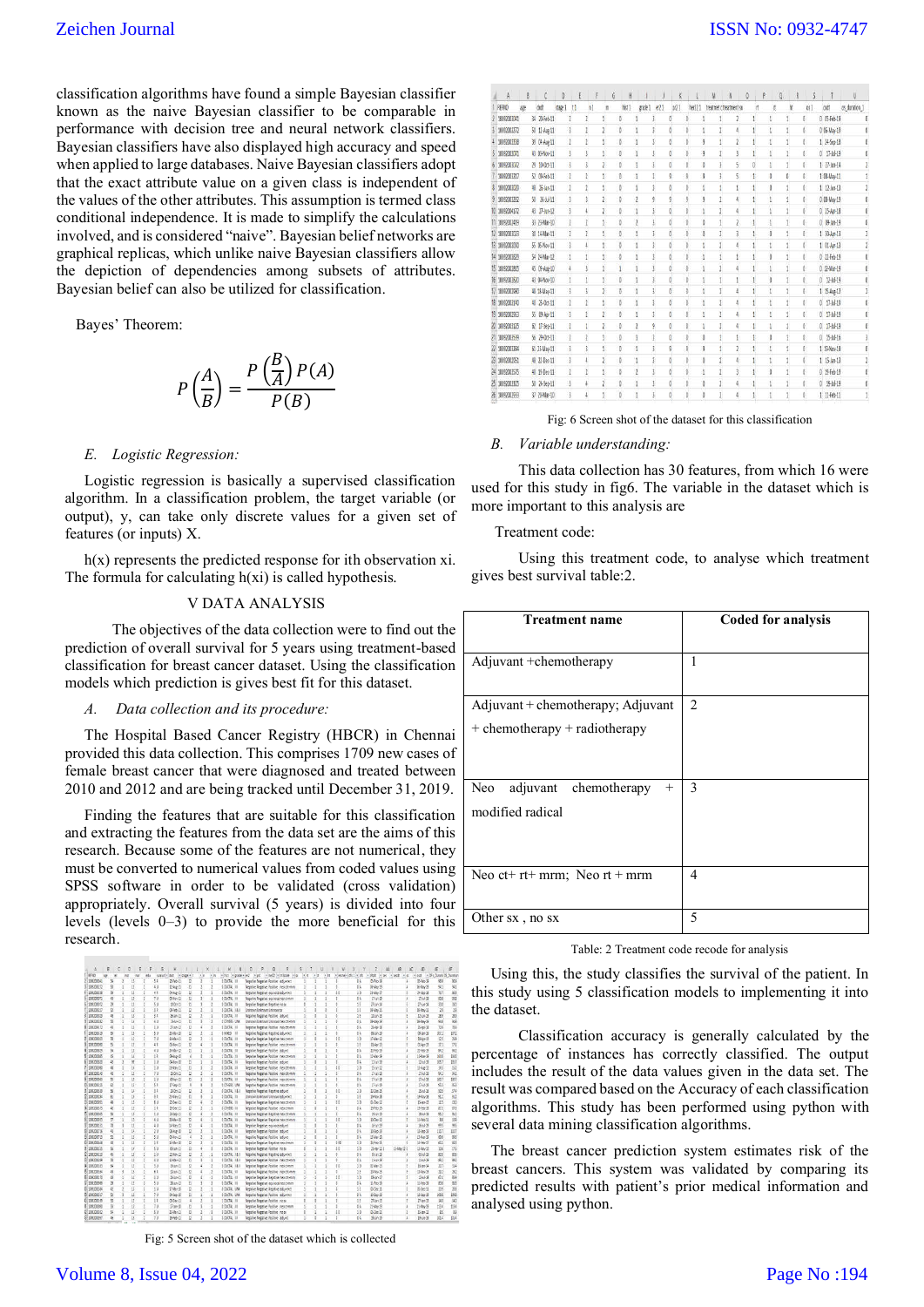| <b>Classification algorithm</b> | No.      | of | Accuracy |
|---------------------------------|----------|----|----------|
|                                 | instance | is |          |
|                                 | used     |    |          |
| Decision tree                   | 855      |    | 60%      |
| Random forest                   | 428      |    | 68%      |
| Naive bayes                     | 428      |    | 70%      |
| <b>SVM</b>                      | 342      |    | 70%      |
| Logistic regression             | 513      |    | 72%      |

Table:3 Accuracy level of different classifier algorithm

The Table 3 shows that the high accuracy belongs to different classification Algorithms. Based on this accuracy many algorithms show a better accuracy for a prediction.



Fig 9: Accuracy of four different algorithms

The Fig 9 shows in overall, all algorithms have a better performance. But Logistic regression performance is little high when compared to other algorithms.

| <b>Classification</b><br>algorithm | Correctly<br>classified | <b>Incorrectly</b><br>classified | accuracy |  |  |  |  |  |
|------------------------------------|-------------------------|----------------------------------|----------|--|--|--|--|--|
|                                    |                         |                                  |          |  |  |  |  |  |
| Decision tree                      | 513                     | 342                              | 60%      |  |  |  |  |  |
| Random forest                      | 256                     | 172                              | 68%      |  |  |  |  |  |
| Naive bayes                        | 300                     | 128                              | 70%      |  |  |  |  |  |
| <b>SVM</b>                         | 243                     | 99                               | 70%      |  |  |  |  |  |
| Logistic                           | 370                     | 143                              | 72%      |  |  |  |  |  |
| regression                         |                         |                                  |          |  |  |  |  |  |

Table:4 Analysis of Different Classification algorithms

The Table 4 shows the different classifiers such as decision tree it has correctly classified 513 data, random forest it has correctly classified 256 data, NB algorithms it has correctly classified 300 data, SVM has 243 data, and Logistic regression has 370 data has correctly classified when compare to other algorithms, in these data set the Logistic regression shows better performance for this dataset.

# Volume 8, Issue 04, 2022



Fig 10: Performance of Different Classifier

The Figure 10 shows in overall all algorithms has a better performance. But logistic regression performance is little high when compared to other algorithms.

This analysis shows the data mining classification algorithms or more are less equally classified. From this dataset logistic regression gives higher accuracy than other classification models.

# VI CONCLUSION

Breast cancer is one of the major causes of death in women. In breast cancer, research ultimately improves the quality of Healthcare and Cancer patients. Using the treatment-based analysis which treatment for which stage of cancer patients give more survival chance of the patient. This study of classification techniques like Decision tree, Random Forest, Naïve bayes, SVM, logistic regression gives more or less same accuracy. From that the logistic regression gives more accuracy for this dataset. The future enhancement of this research work is to improve the accuracy implementing the artificial neural network classification in the dataset and find more accuracy.

## **REFERENCE**

[1] Alireza Mosayebi, Barat MojaradiI, Ali Bonyadi NaeiniI, Seyed Hamid Khodadad Hosseini. Modelling and comparing data mining algorithms for prediction of recurrence of breast cancer: Bryan C. Daniels, Arizona State University & Santa Fe Institute, UNITED STATES Published: October 15, 2020.

[2] Majdah Alshammari, Mohammad Mezher Department of Computer Science Fahad Bin Sultan University, Tabuk, KSA. A comparative analysis of data mining techniques on breast cancer diagnosis data using WEKA toolbox. (IJACSA) International Journal of Advanced Computer Science and Applications, page no. 224-229, Vol. 11, No. 8, 2020.

[3] Mohamed Loey Ramadan AbdElNabi, Mohammed Wajeeh Jasim, Hazem M. EL-Bakry, Mohamed Hamed N. Taha and Nour Eldeen M. Khalifa. Breast and Colon Cancer Classification from Gene Expression Profiles Using Data Mining Techniques. Symmetry 12, 408 Published: 4 March 2020. Page No :195